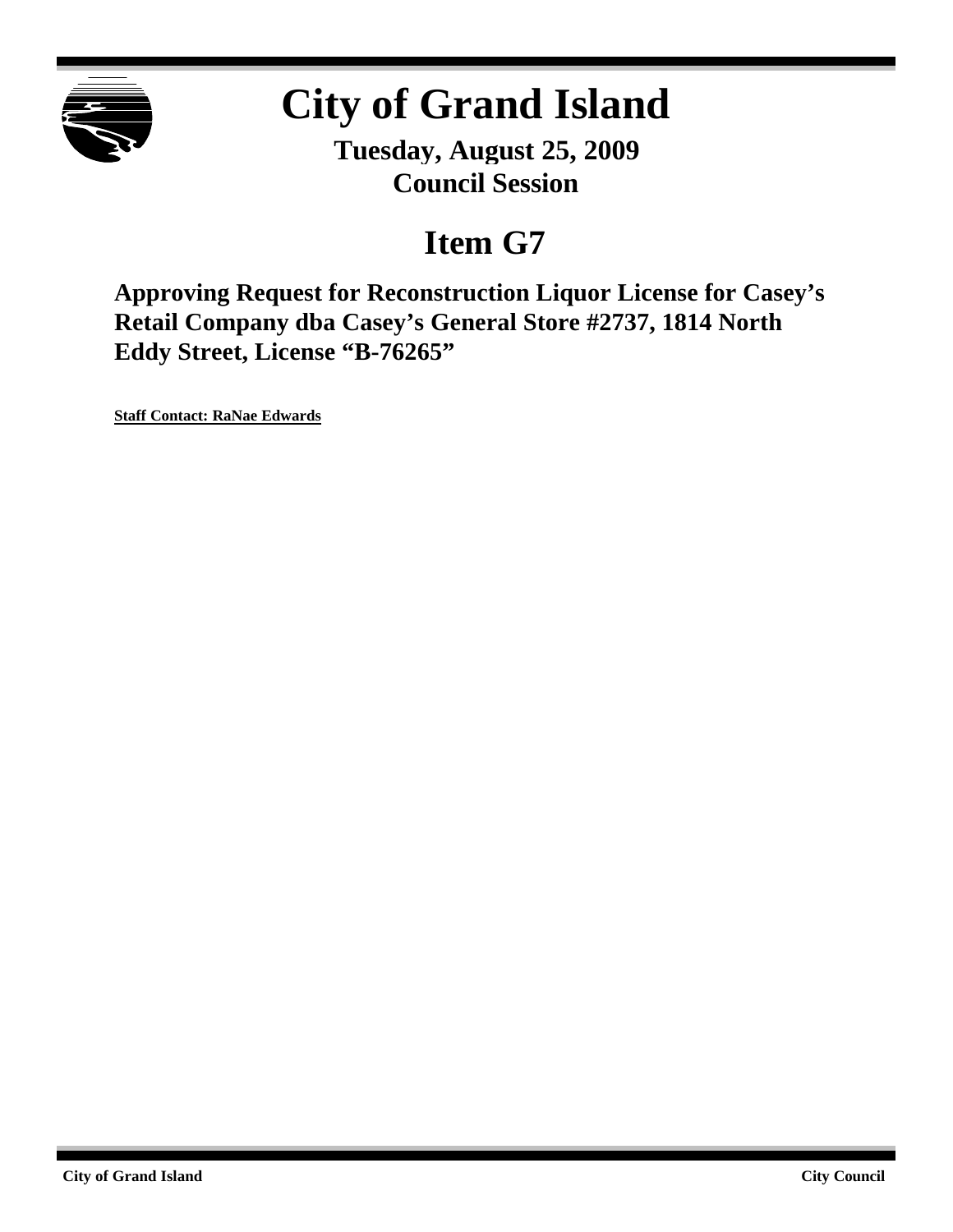## **Council Agenda Memo**

| From:           | RaNae Edwards, City Clerk                                                                                                                              |
|-----------------|--------------------------------------------------------------------------------------------------------------------------------------------------------|
| <b>Meeting:</b> | <b>August 25, 2009</b>                                                                                                                                 |
| Subject:        | Request of Casey's Retail Company dba Casey's General<br>Store #2737, 1814 North Eddy Street for a<br>Reconstruction of Class "B-76265" Liquor License |
| Item $\#$ 's:   | $G-7$                                                                                                                                                  |
| $Presenter(s):$ | RaNae Edwards, City Clerk                                                                                                                              |

#### **Background**

Casey's Retail Company dba Casey's General Store #2737, 1814 North Eddy Street has submitted an application for a Reconstruction of their Class "B-76265" Liquor License. Casey's is currently in the process of rebuilding the store at this location and anticipate opening the new store in mid to late October 2009. Attached is a drawing of the new store.

#### **Discussion**

City Council action is required and forwarded to the Nebraska Liquor Control Commission for issuance of all licenses. This application has been reviewed by the Clerk, Building, Fire, Health, and Police Departments. Since the store is not completed, final inspection will need to be done at a later date.

#### **Alternatives**

It appears that the Council has the following alternatives concerning the issue at hand. The Council may:

- 1. Approve the application.
- 2. Forward to the Nebraska Liquor Control Commission with no recommendation.
- 3. Forward to the Nebraska Liquor Control Commission with recommendations.
- 4. Deny the application.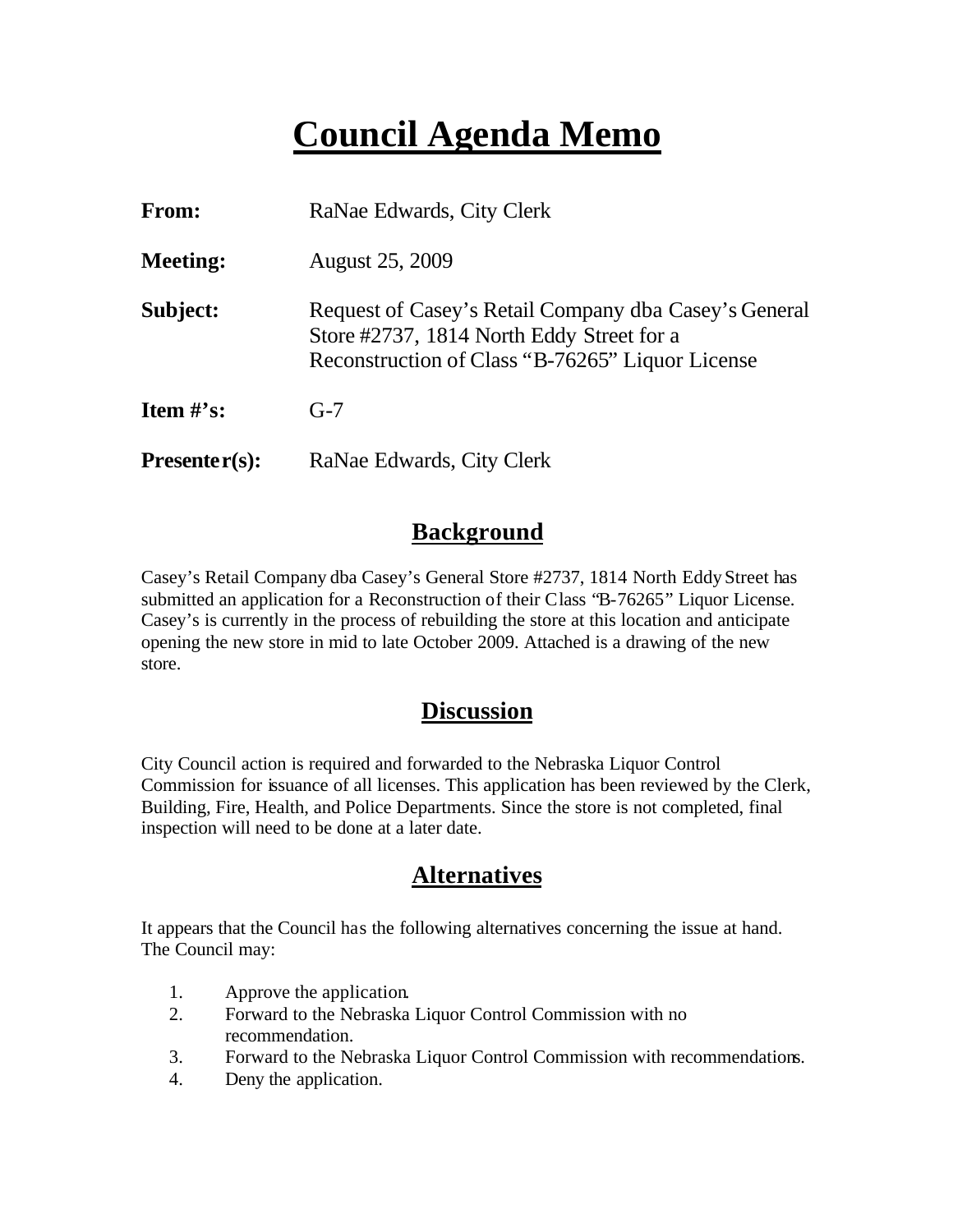#### **Recommendation**

Based on the Nebraska Liquor Control Commission's criteria for the approval of Liquor Licenses, City Administration recommends that the Council approve the application.

### **Sample Motion**

Move to approve the application for the reconstruction liquor license requested by Casey's Retail Company dba Casey's General Store #2737, 1814 North Eddy Street for the Class "B-76265" Liquor License contingent upon final inspections.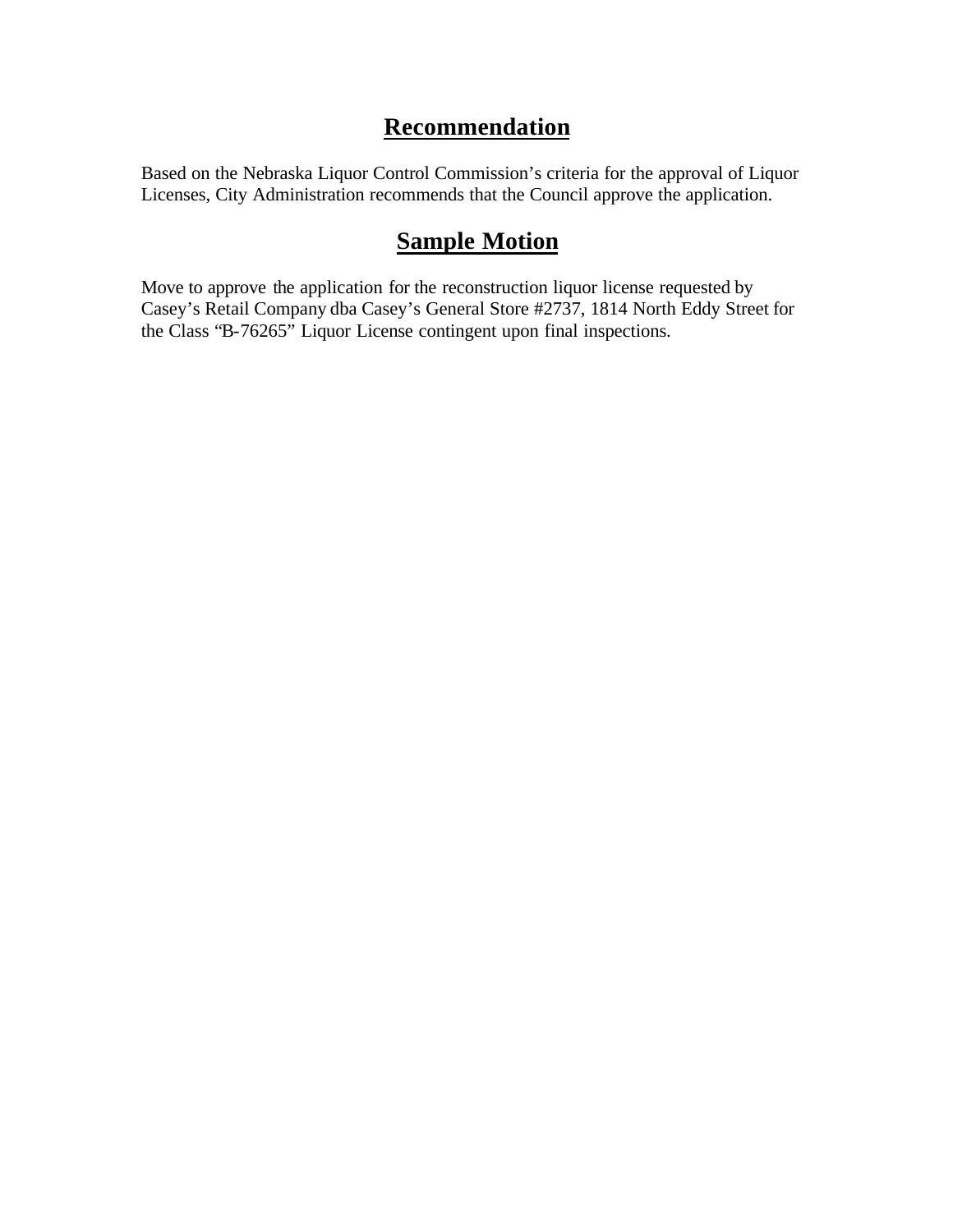#### APPLICATION FOR RECONSTRUCTION **TO LIQUOR LICENSE**

NEBRASKA LIQUOR CONTROL COMMISSION 301 CENTENNIAL MALL SOUTH PO BOX 95046 LINCOLN, NE 68509-5046 PHONE: (402) 471-2571 FAX: (402) 471-2814 Website: www.lcc.ne.gov

RECEVED NEBRASKA LIQUOR CONTROL COMMISSIE

Application:

This application may be used for rebuilding due to fire or other cause having to rebuild part or all of the building

Office Use

- Must include processing fee of \$45.00 made payable to Nebraska Liquor Control Commission
- Must include simple sketch showing area to be reconstructed, must include outside dimensions in feet (not square feet), direction north. No blue prints.
- May include a letter of explanation

LIQUOR LICENSE # B76265

LICENSEE NAME CASEY'S RETAIL COMPANY

TRADE NAME CASEY'S GENERAL STORE #2737

1814 N EDDY STREET PREMISE ADDRESS

CITY GRAND ISLAND, NE 68801

DEBBIE DOLASH, STORE OPERATIONS **CONTACT PERSON** 

PHONE NUMBER OF CONTACT PERSON 515-965-6517

ELI J. WIRTZ, SECRETARY FOR CASEY'S RETAIL COMPANY

**Print Name of Signature** 

**Signature of Licensee or Officer** 

County of POLK

The forgoing instrument was acknowledge before me this "MAY 20. 2009





Motary Public Signature **CHRIS MCCREADY** 



**CHRIS MCCREADY** Commission Number 158693 MY COMM. EXP. 11/29/2011